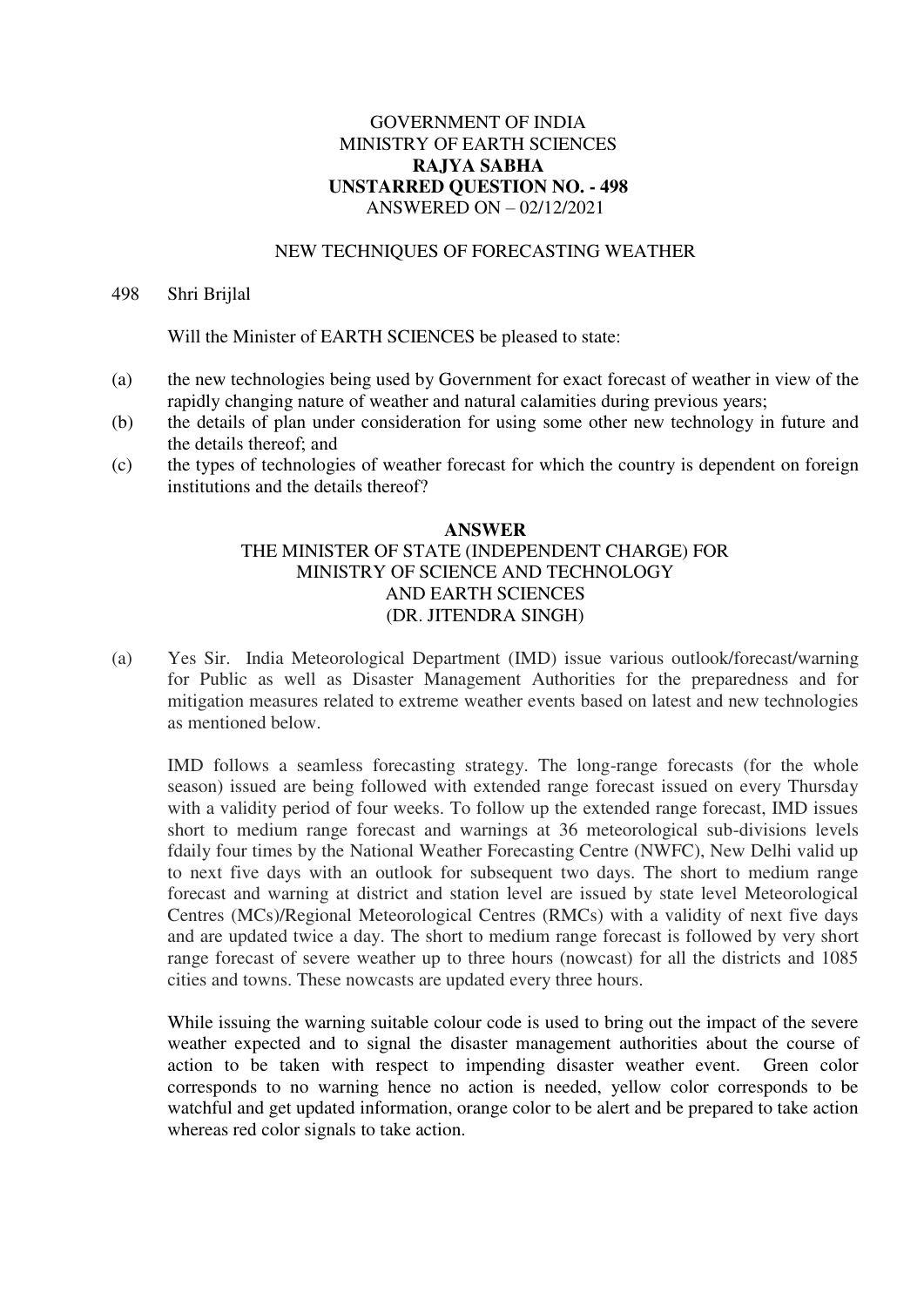IMD is issuing Impact Based Forecast (IBF) which give details of what the weather will do rather than what the weather will be. It contains the details of impacts expected from the severe weather elements and guidelines to general public about do's and don'ts while getting exposed to severe weather. These guidelines are finalised in collaboration with National Disaster Management Authority (NDMA) and is already implemented successfully for cyclone, heat wave, thunderstorm and heavy rainfall. Work is in progress to implement the same for other severe weather elements.

### **Technologies used to provide above forecasts and warnings are as follows.**

- 1. The observational network of the department is enhanced with installation of more number of Automatic Weather Stations (AWSs) and Automatic Raingauges (ARGs) across the country.
- 2. 29 Doppler Weather Radars (DWR) are operational across the country to provide adequate warning in the event of approach of Cyclonic Storms, Monsoon Depressions, Thunderstorms etc. DWR network also provides vital information for nowcasting purposes on mesoscale convective weather developments anywhere in the country.
- 3. Multi-Mission Meteorological Data Receiving & Processing System has been established and dedicated to the nation for augmentation of satellite derived products.
- 4. 203 new raingauge stations have been added in the District-wise Rainfall Monitoring Scheme taking the total number of stations to 4940.
- 5. Location specific forecast for 7 days within the capital cities and nowcast for next 3 hours have been extended to 526 and 1084 stations, respectively covering 739 districts in the country.
- 6. Six Global and regional numerical weather prediction (NWP) models are run daily twice to provide forecast and warnings upto seven days (short to medium range) at station, block, district and meteorological sub-divisions levels. Sector specific modelling is also carried out to issue forecast in respect of agriculture, cyclone, riverine flood, flash flood and urban flood, thunderstorm/lightning etc.
- 7. The Numerical Weather Prediction (NWP)model based gridded rainfall data are provided to Central Water Commission for their flood forecasting model for all 153 river catchments and Extended Range model products for 10 river basins.
- 8. With operationalization of Flash Flood Guidance system, generation and issue of Flash Flood Guidance has commenced for all watersheds in the country.
- 9. Urban flood warning system has been developed for Mumbai and Chennai.
- 10. Common Alert Protocol (CAP) has been implemented as per WMO standard for severe weather warning. It is being utilized for Global Multi-Hazard Alert System of WMO.
- 11. The multi-model ensemble (MME) based Extended range prediction system and long range forecasting system have been developed and implemented in IMD.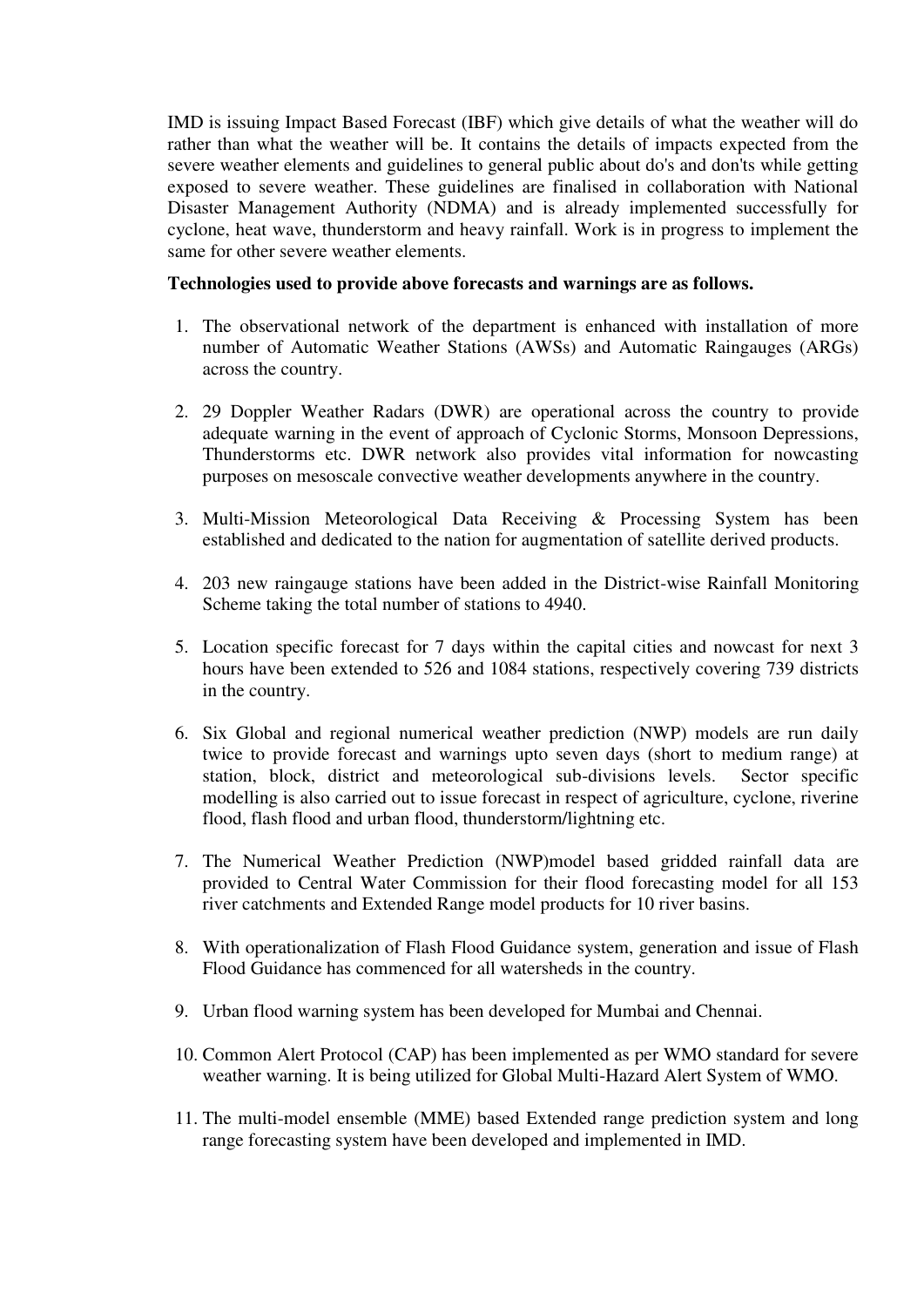(b) For modernization, expansion and improvement in Weather & Climate services, various plans are underway in IMD under the Central Sector umbrella Scheme Atmosphere & Climate Research-Modelling Observing Systems & Services (ACROSS). There are 4 subschemes of IMD under ACROSS namely, Atmospheric Observation Network (AON), Upgradation of Forecast System (UFS), Weather & Climate Services (WCS) and Commissioning of Polarimetric Doppler Weather Radars (PDWR). Main activities of these sub-schemes undertaken during 2017-21 are as follows:

## **Atmospheric Observations Network (AON)**

- Sustenance and Augmentation of observational networks comprising of Doppler Weather Radars (DWRs), Automatic Rain Gauges (ARGs), Automatic Weather Stations (AWSs), Upper Air, Surface and Environmental Observatories etc. Improve upon the spatial and temporal density of Radar observational network, particularly over the regions with large data gaps in the country.
- To improve and upgrade weather and climate services over north-eastern region by establishing additional state of art surface and upper air observatories for real time observations.
- Sustenance & Establishment of Multi processing, computing and communication facilities for Satellite Meteorological Applications.

# **Upgradation of Forecast System (UFS)**

- Upgradation and sustenance of Communication Systems for Data and Product transmission.
- Development of an advanced Operational Forecast System, Delivery System for Forecast and other services.
- Conduct of special campaign for improving Cyclone, Thunderstorm and Fog forecasting through Aircraft reconnaissance and provision of additional observations.
- Integrated Himalayan Meteorological Programme for Western & Central Himalayas.
- Capacity Building, Outreach, Planning and sustenance of specific process related observing systems over India.

## **Weather & Climate Services (WCS)**

- Setting up of District Agro-Met Units (DAMUs) at all the districts complimentarily with existing AMFUs in the country for extension of Agromet Advisory Services (AAS).
- Major upgradation of Meteorological facilities at all airports through commissioning of State-of-art Integrated Aviation Weather Observing Systems (AWOS), HAWOS, Microwave Radiometers, Doppler LIDARs, Wind Profilers etc to support Aeronautical MET Services.
- Establishment of a state-of the-art Climate Data Centre with integrated advanced Climate Data Services portal for rendering national and regional climate services.
- To upgrade the training infrastructure and facilities to enhance the capacity of the training establishment.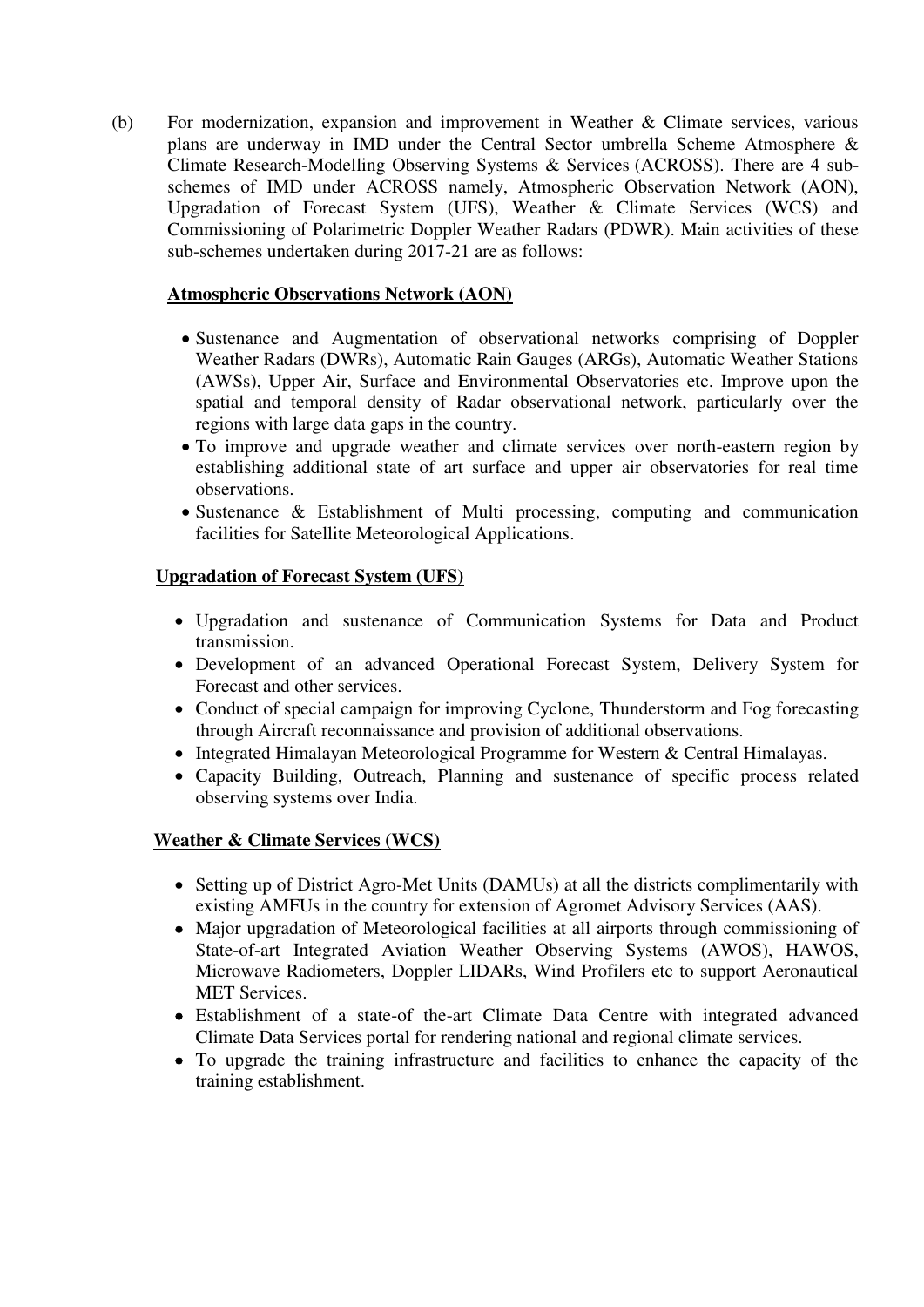## **Commissioning of Polarimetric Doppler Weather Radars (PDWR)**

The scheme "Commissioning of Polarimetric Doppler Weather Radars (DWRs)" is aimed at augmenting the DWR network over the country to facilitate plugging the existing gaps in the meteorological observational network of radars for most parts of the country, through installation of eleven C-Band dual polarized DWRs.

- (c) The details of collaboration in various fields and the MoU signed by Govt. of India with other countries and foreign government agencies are as follow;
	- 1. The MoU for Technical Cooperation in Earth Observations and Earth Sciences between the National Oceanic and Atmospheric Administration (NOAA), USA and MoES. There are 5 active implementation agreements and IMD is responsible for Tropical cyclone activity part.
		- The Hurricane Weather Forecast (HWRF) model of NOAA has been customized and implemented for real time tropical cyclone forecast (Track, intensity, wind  $\&$ Rainfall).
		- Customization of tailor made real time weather forecast products of extreme rainfall and impact based forecast.
		- This model has reasonable skill and is used along with other models to improve cyclone forecasting and warnings. It is needless to mention successful early warning of recent cyclones like, Phailin, Hudhud, Fani, Amphan, Nisarga, Tauktae&Yaas. This enabled disaster managers to minimize the losses of life being limited to less than 100.
	- 2. Cooperation with World Meteorological Organisation (WMO):
		- (i) South Asia Flash Flood Guidance System (SAsiaFFGS)

Collaboration with WMO has helped in technology transfer from Hydrologic Research Centre (HRC), USA to India for South Asia Flash Flood Guidance System commencing from monsoon season 2020 and will continue further.

-Further integration in SAsiaFFGS model at IMD Delhi with configuration through use of local observational data like, rain-gauges &radar based rainfall data are in progress.

- Implementation of MoES, Numerical Weather Prediction (NWP) model and development of SAsiaFFG for India, Nepal, Bhutan, Bangladesh and Sri -Lanka (4 times daily and valid up to next 12 hours) are in progress.

-It helped to issue impact based forecast and risk based warning during monsoonal flood situations like heavy rainfall over Mumbai, Heavy rainfall over Dwarka and Heavy rainfall over Bhopal as few examples.